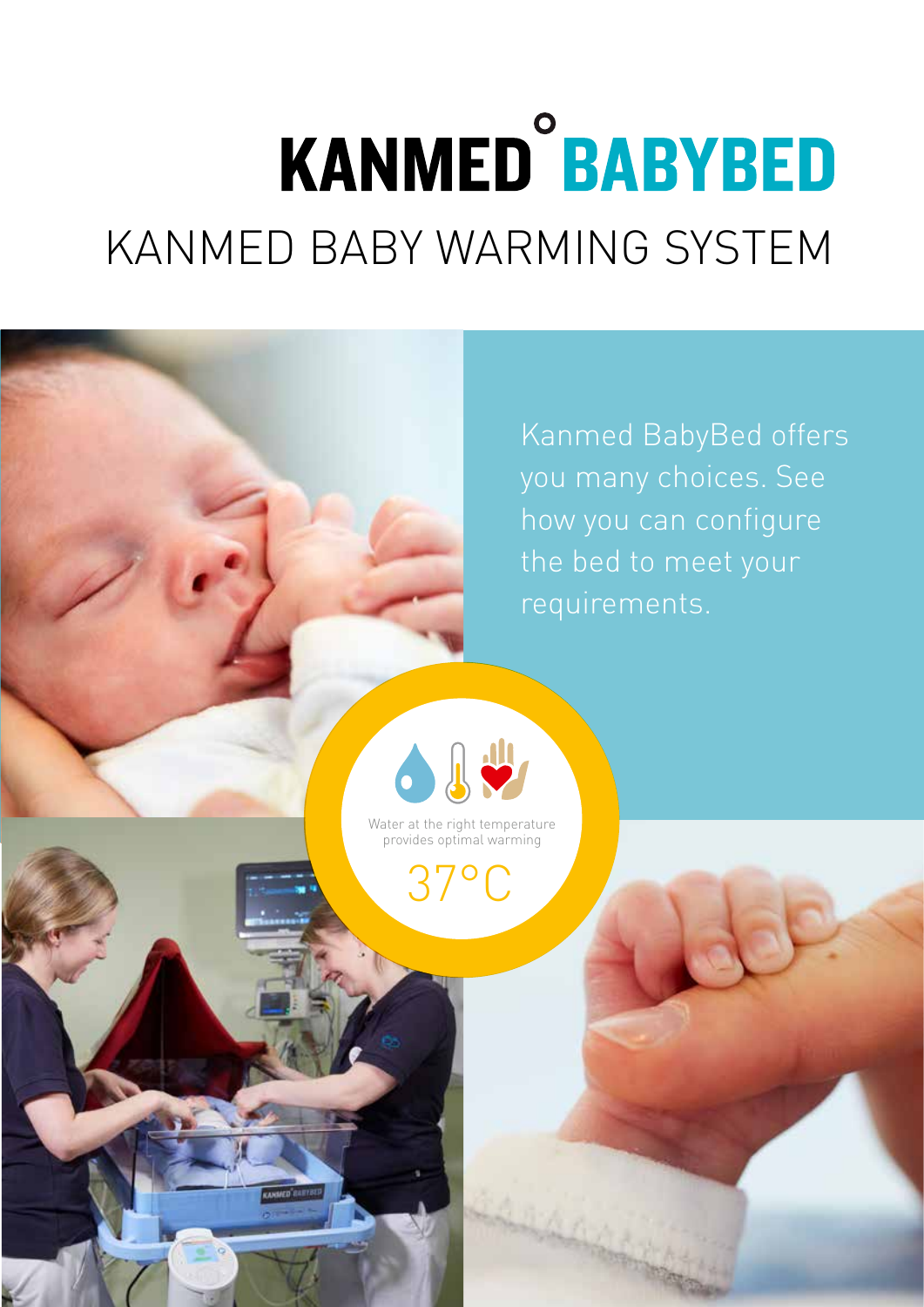



The new Kanmed BabyBed is modern, practical and made for the care of newborn and premature babies in medium and low intensive care situations. The BabyBed was developed together with healthcare professionals to ensure a high level of ergonomics. Kanmed BabyBed gives you unique push down side walls, ease of use and is very easy to clean.

The Kanmed BabyBed is manufactured in Sweden and comes with 5 years limited warranty.

The Kanmed Bed is often used with the Kanmed BabyWarmer creating the Kanmed BabyWarming System. With the Kanmed BabyWarming System you will need fewer incubators and reduce the overall costs.

The Kanmed BabyBed has a unique selection of options and accessories. By selecting models and accessories you will get the bed that fits your needs.

### SELECT BED MODEL WITH OR WITHOUT RAIL

- $\bigcirc$  BB100 Electrical height adjustment  $\bigcirc$  BB101 Electrical height adjustment
- $\bigcirc$  BB300 Fixed height  $\bigcirc$  BB301 Fixed height
- $\bigcirc$  BB400 Electrical height adjustment  $\bigcirc$  BB401 Electrical height adjustment
- $\bigcirc$  BB400F Fixed height  $\bigcirc$  BB401F Fixed height
- **With surrounding rail Without surrounding rail**
	-
	- -
		-
		-

## TENT OPTIONS



| <b>ACCESSORIES</b> |                                                                    |                    |  |
|--------------------|--------------------------------------------------------------------|--------------------|--|
| 800-106            | Kit for rear mount of BabyWarmer control unit complete             |                    |  |
| 800-107            | Kit for rear mount of BabyWarmer control unit complete (Twin Beds) |                    |  |
| 800-0518           | Drip Pole ø 25 mm, L 66 cm (A)                                     |                    |  |
| 800-0060           | Bracket for drip pole BB100/101 and BB300/301 (B)                  |                    |  |
| 800-0059           | Bracket for drip pole BB400/401 and BB400F/401F                    |                    |  |
| 800-0527           | Holder for BW3 control unit on 25 mm drip pole. (C)                |                    |  |
|                    | Must also have 800-0057                                            |                    |  |
| 800-0057           | Bracket handle for BW3 control unit (D)                            |                    |  |
|                    |                                                                    | Kit for rear mount |  |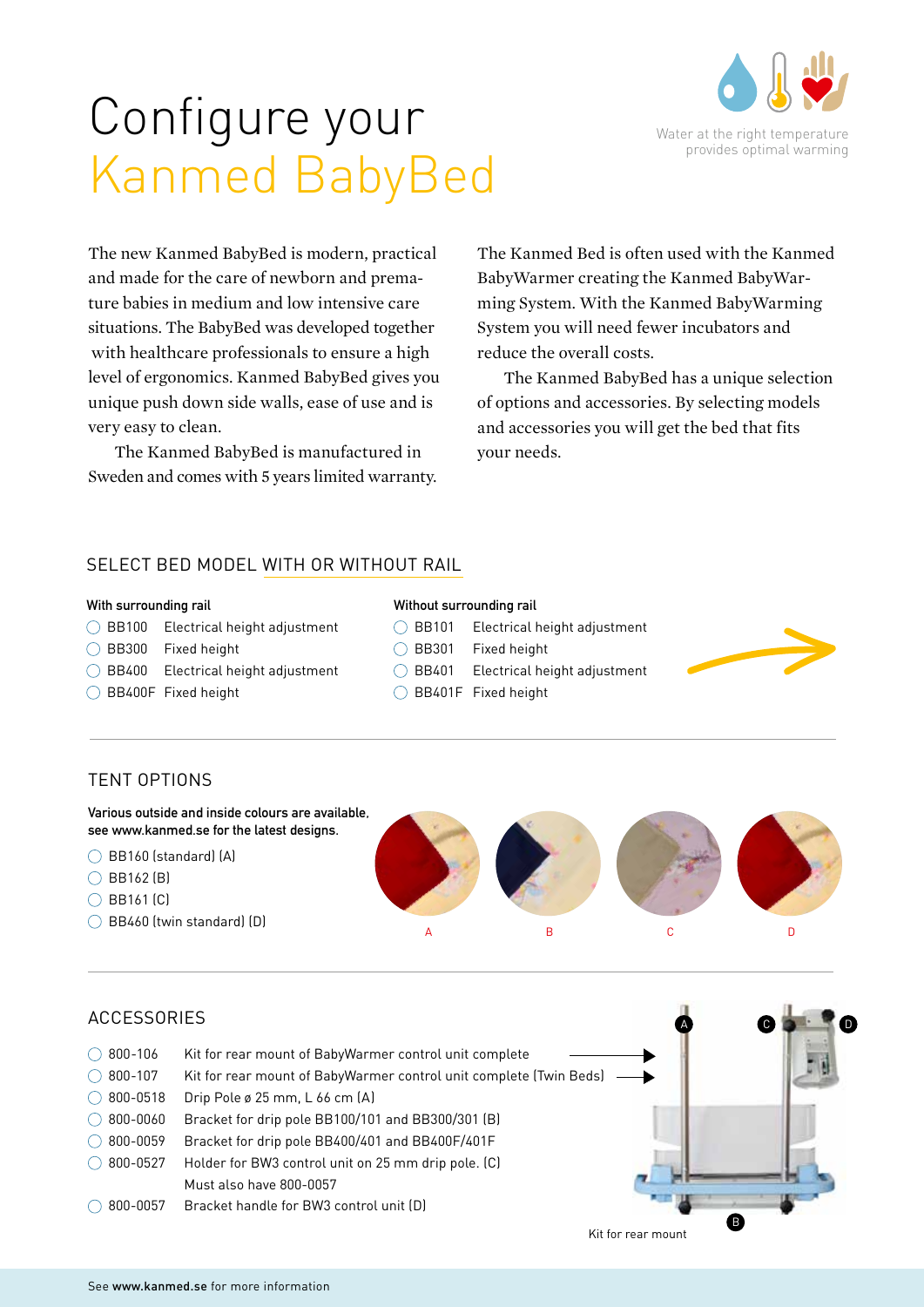(The beds on the pictures are extra equipped)

Twin version with 2 individually adjusted Kanmed Baby Warmers and foot pedal front

With rail

## ACCESSORIES

| <b>BB171</b> | Bottle Holder                     |
|--------------|-----------------------------------|
| 800-0517     | Card Holder, for sidewalls        |
| <b>BB173</b> | Kit for $\pm$ 17 degree tilt      |
| 800-0502     | Cable for BabyWarmer control      |
|              | unit (outlet on Pillar, one cable |
|              | less on the floorl                |
| <b>BB170</b> | Storage box in front (extra)      |
| <b>BB170</b> | Storage box rear (extra)          |
| 800-0530     | Shelf 33 x 33 cm Edges 3 cm       |
|              | (Plastic coated steel)            |



## ELECTRICAL HEIGHT ADJUSTMENT

- BB175 Foot pedal left (Standard)
- BB175 Foot pedal right (Note on your order)
- BB176 Foot pedal front

## WHEELS

- 700-0874 Standard 125 mm (A)
- 700-0884 Double wheel 95mm (B) (Lowers the bed about 4 cm)